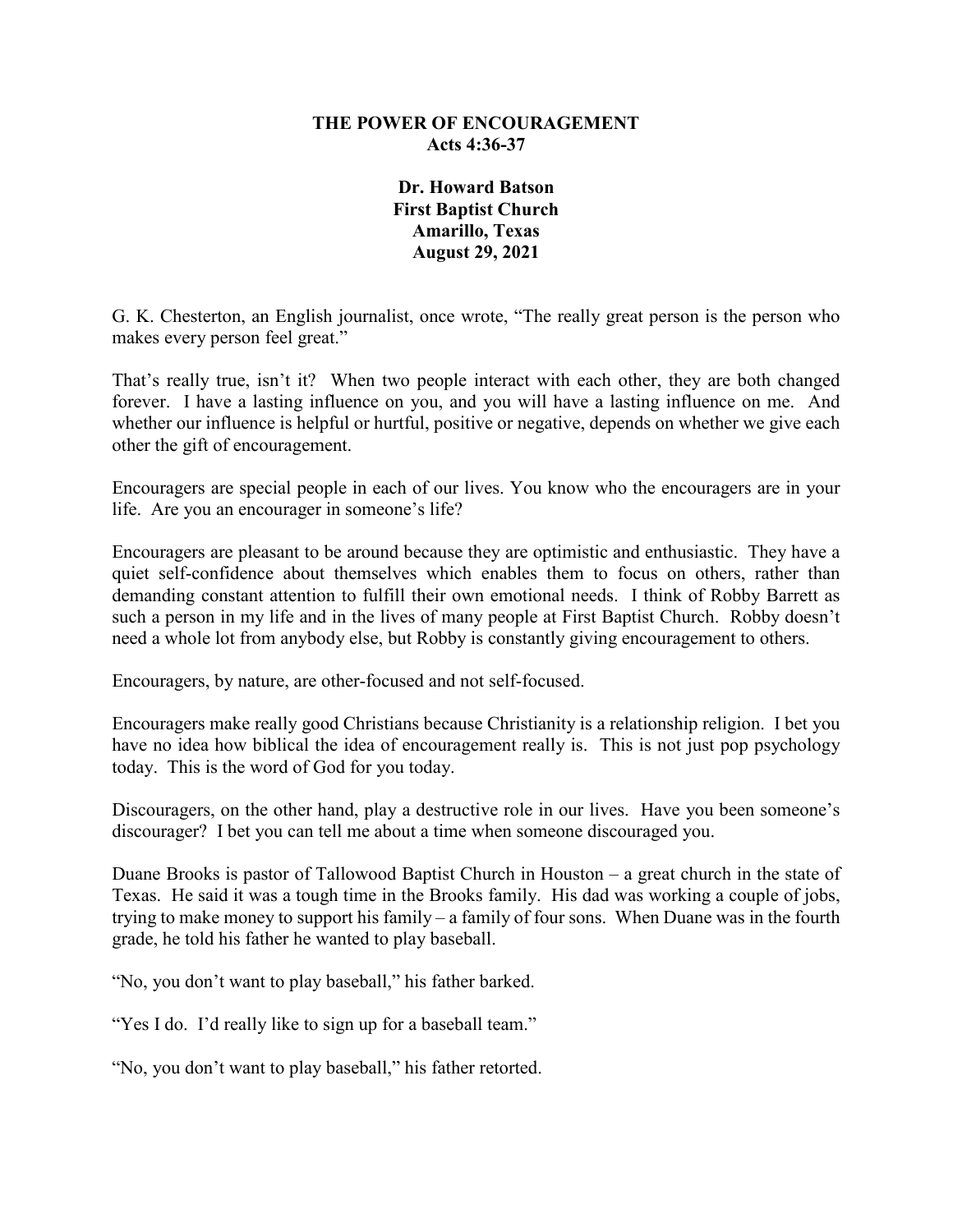"Now, Dad, I really do. I want to play baseball."

"Okay," his dad said abruptly. He took Duane out to the field and threw the ball as hard as he could at Duane's chest. Duane dodged the ball, and his father looked at him and said, "I told you you're not a baseball player." And his father turned and walked away, leaving his son – Duane – standing alone in the field.

On that occasion, Duane's father discouraged the dreams and the hopes of his son.

When have you discouraged your son? Your daughter? Your employees? Your friends?

Let me tell you who the encouragers in scripture are. The Bible is full of examples of encouragers. For instance, take Moses. God commanded him to encourage Joshua, who was about to take his place as national leader of Israel. "Go up to the top of Pisgah, and lift up your eyes to the west and north and south and east, and see it with your eyes, for you shall not cross over this Jordan. But charge Joshua and encourage him and strengthen him; for he shall go across at the head of this people, and he shall give them as an inheritance the land which you will see" (Deuteronomy 3:27- 28).

Or Hezekiah, who spoke reassuring words to the discouraged people of Jerusalem during the siege of the city by the Assyrian King Sennacharib. 2 Chronicles 32 tells us, "And he appointed military officers over the people, and gathered them to him in the square at the city gate, and spoke encouragingly to them, saying, 'Be strong and courageous, do not fear or be dismayed because of the king of Assyria...." (vs. 6-7). Then he told them the Lord was with them.

Paul, one of the greatest encouragers of the New Testament, wrote to the Colossians, "I am sending Tychicus to encourage you." To both Timothy and Titus, Paul commanded, "Encourage your churches."

In Acts, the church in Jerusalem sent a letter to the Christians in Antioch, and it says, "They were encouraged." Then we learn about Silas: "Silas had much to encourage the brothers." Four times in 1 Thessalonians we are admonished to encourage one another. And the writer of Hebrews says, "Encourage one another daily."

Do you know the ministry of encouragement is central to a healthy church? Over thirty times in the New Testament, encouragement is mentioned as a duty of believers. We live in a world that discourages us on every hand.

The cowboy sings about being home on the range, where the deer and the antelope play, where seldom is heard a discouraging word. Now I don't know what kind of Utopian fantasy world he was living in, because, more often than not, the world can be a very discouraging place.

During the Boer War, 1899-1902, a man was convicted of a very unusual crime. He was found guilty of being a discourager. While the South African town of Ladysmith was under attack, this traitor would move up and down the line of soldiers who were defending the city, and he would do everything he could to dampen their spirits. He would point out the enemy's strength, the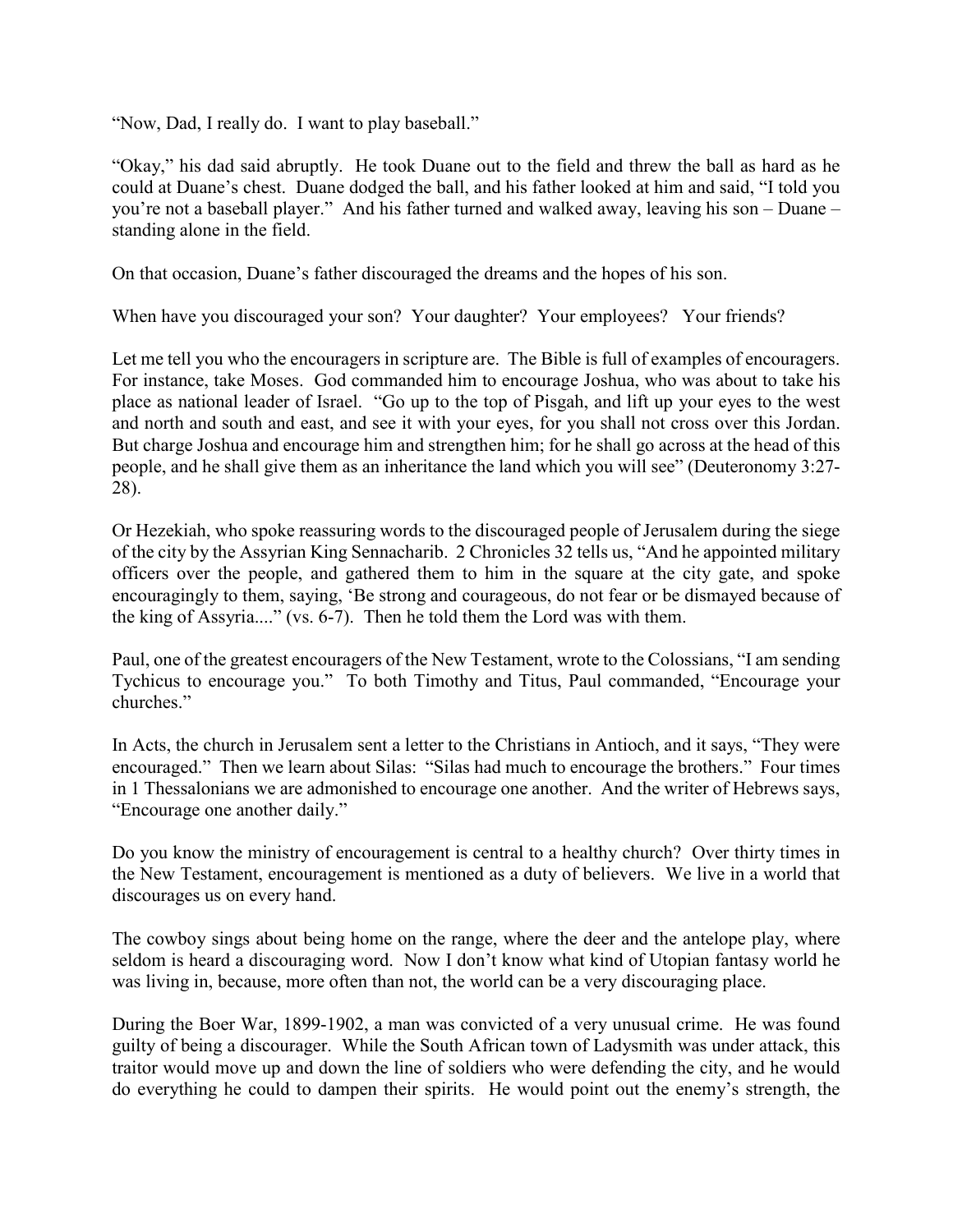difficulty of defending the city, and assert the eventual capture of the city. He didn't use a gun in his attack. It wasn't necessary. His weapon was the power of discouragement.

I'm not just throwing stones at you. When Ryan was a toddler, she said to me one time, "Daddy, talk to me like you talk to Jake (our dog)." I had to think, "What is she saying to me – talk to me like you talk to Jake." And then I understood that when I talked to Jake, I used a real high-pitched, loving voice, telling him what a good boy he was. And I was barking at her, "Don't. Stop. Quit." Well, there go your pastor's child rearing skills. His kids wanted to be talked to like he talks to his dog.

We live in a discouraging world, looking for an encouraging word. And we all want someone to talk to us like I used to talk to Jake, God rest his sweet soul.

This morning, we look at Barnabas, the one whose very name means "Son of encouragement." Barnabas was an individual who had the ability to hold people up, to encourage them. He was the kind of individual who believed in people. He didn't give up on individuals, even when everybody else had long since cast them aside.

The first time we see Barnabas is in Acts 4:36-37.

And Joseph, a Levi of Cyprian birth, who was also called Barnabas by the apostles (which translated means, Son of Encouragement), and who owned a tract of land, sold it and brought the money and laid it at the apostles' feet.

#### **I. Barnabas encouraged by giving to others.**

The Christian church, you will remember, is still very young at this point. Following the outpouring of God's Spirit on the Day of Pentecost, the church had grown from 120 to over 3,000. There were many needs, and money was needed to meet those needs. And Barnabas, having a piece of land, sold it and gave the money to the church to help meet those needs.

We need people like Barnabas in our churches who are willing to make those kinds of sacrifices so that the needs might be met, so that people might be encouraged.

There are a lot of reasons we can give – a sense of duty, guilt, pressure, the hope of getting something back from God when we give to church. But a great reason to give is because we want to be encouragers to our church family.

The questions you have to ask yourself are:

•Do you really believe that Jesus is the Son of God? •Next, do you believe that God was at work His crucifixion and resurrection?

•Do you see the church as the bride of Christ that carries forth the gospel to a lost and dying world? •Do you see the church as a vital part of your life and the life of your family?

If you don't really support the church, then you don't really believe those things. If you believe in the gospel and you believe in Christ's church, then you must give.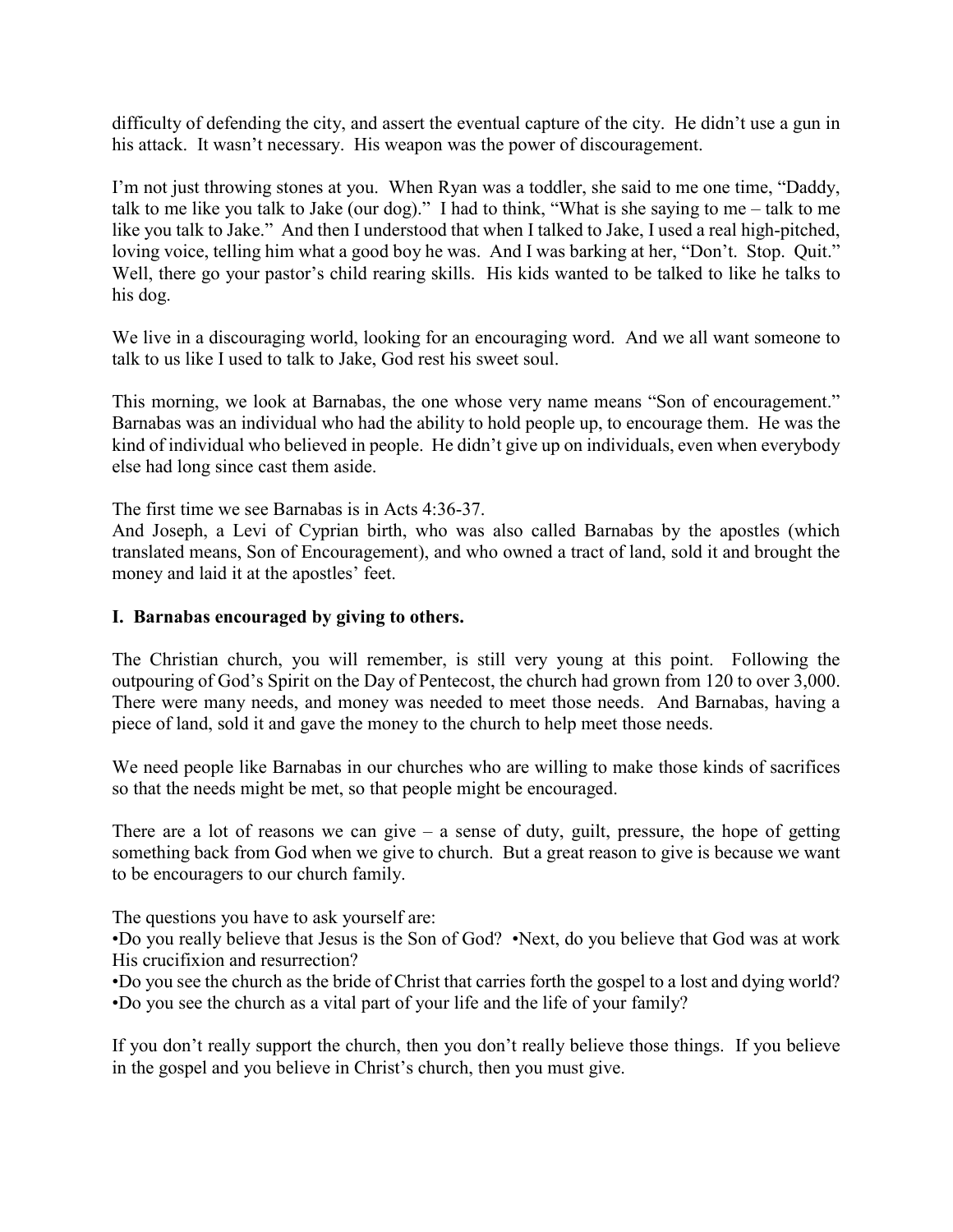Barnabas gave because he loved God and he loved God's people. He wanted to encourage those who had come into the gospel.

## **II. Barnabas encouraged by believing in others (Acts 9:26-28)**

"And when he [Paul] had come to Jerusalem, he was trying to associate with the disciples; and they were all afraid of [Paul], not believe that he was a disciple. But Barnabas took hold of him and brought him to the apostles and described to them how he had seen the Lord on the road, and that He had talked to him, and how at Damascus he had spoken out boldly in the name of Jesus."

Paul, you remember, had been a persecutor of the church. He had bound Christians and carried them to Jerusalem. He had a fierce reputation, and everyone thought his supposed conversion was simply an undercover move as a persecutor of the people of God.

But Paul wasn't a fake. Paul had made a true conversion, and his very life was at stake because of his faith. The Jews had plotted to kill him. At Damascus, the Jews had surrounded the city and guarded all the gates carefully, so as not to let him escape. And at night, the disciples placed him in a large basket and lowered him over the city wall.

In Jerusalem, Paul tried to associate with the apostles. But they would have nothing to do with him because of their fear of him. They'd heard how he had treated God's people, and they were staying away from him. And they expected him to stay away from them. They were shunning the apostle Paul, who had seen the risen Christ just as they had.

Who steps forward? It's Barnabas, the encourager. He's willing to risk a relationship with Paul. He believes in Paul and brings him to the other disciples. And because Barnabas accepted him, they began to accept him. In that moment of fear, prejudice and rejection, Barnabas stepped in and stood alongside Paul.

This is a bold statement, but I believe it to be true. You find anyone (in this case, Paul) who is doing great things, and that person has others who have encouraged him along the way. No one is an inland unto himself when it comes to success.

Encouragers bring out the best in others, but that's what makes an encourager so likeable. Encouragers really listen to others when they speak – as Barnabas really listened to the story of Paul. They are patient and slow to judge. And they take time for others in a way that makes them feel special.

No one achieves anything great without help. Great achievers in history became all that they were because somebody in their life believed in them. And Paul became great, in part, because Barnabas affirmed him.

Think about it, teachers. A word of encouragement from you can change a child's life forever. Think about it, coach. A word of encouragement from you can change how a young man feels about himself for an entire season, maybe a lifetime. Think about it Sunday School teacher. Sitting down and telling a child how great they are doing and how much you enjoy seeing her every week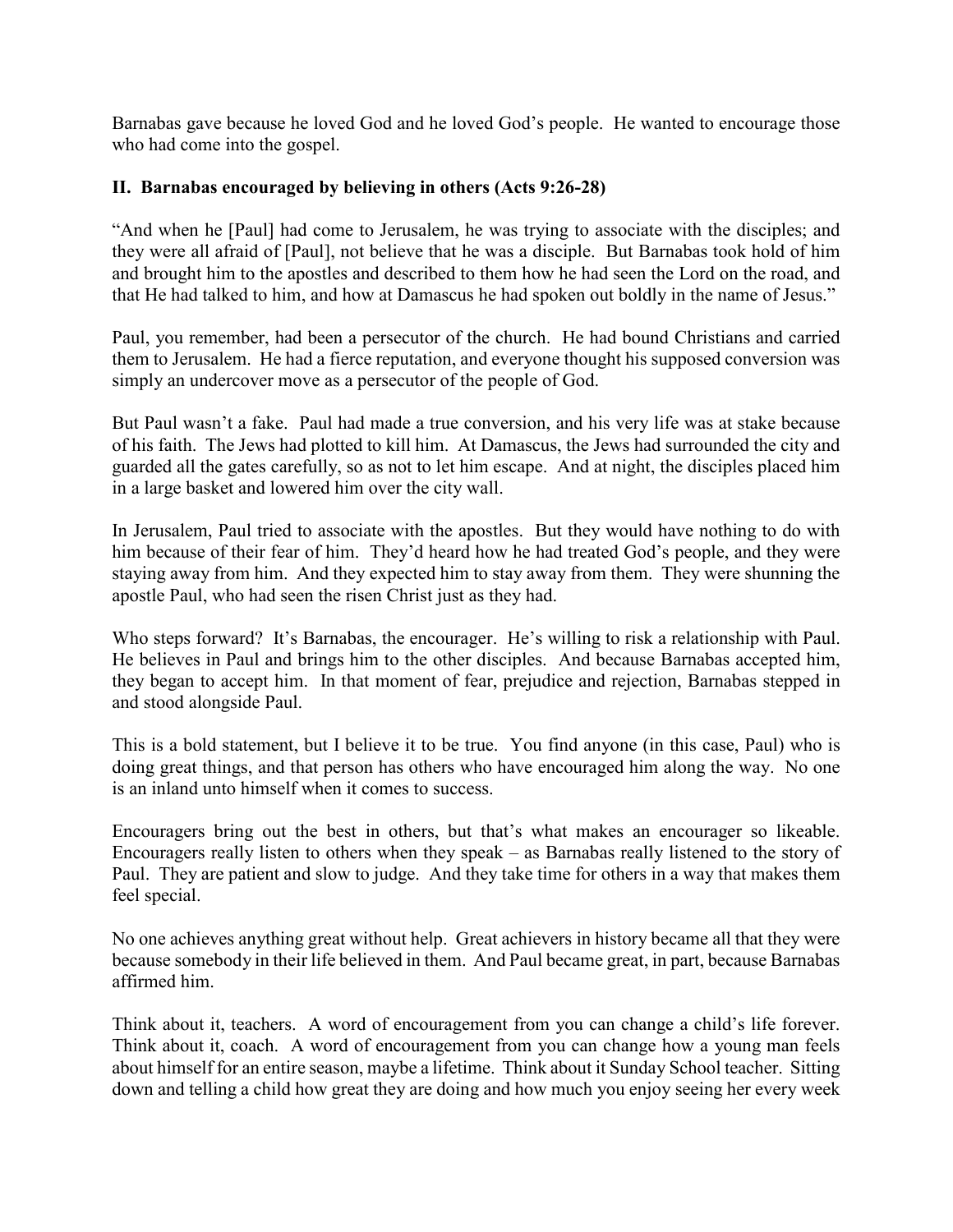can change her life forever. Think about it, employer. A word of encouragement can make a good employee a great employee.

If you wonder whether or not someone needs encouragement, I'll give you a foolproof test. If they are breathing, they need encouragement.

Some of you are not encouragers. You're discouragers. You go through life like a cloud raining on everybody else's parade. You are not like Barnabas. You are not like Paul. You are not like Moses. You are not like Hezekiah.

## **III. Barnabas encouraged by serving (Acts 11:21-26).**

"And the hand of the Lord was with them, and a large number who believed turned to the Lord. And the news about them reached the ears of the church at Jerusalem, and they sent Barnabas off to Antioch. Then when he had come and witnessed the grace of God, he rejoiced and began to encourage them all with resolute heart to remain true to the Lord; for he was a good man, and full of the Holy Spirit and of faith. And considerable numbers were brought to the Lord. And he left for Tarsus to look for Saul; and when he had found him, he brought him to Antioch. And it came about that for an entire year they met with the church, and taught considerable numbers; and the disciples were first called Christians in Antioch."

Saul's persecution had scattered the church. Some of the believers had settled in Antioch, 300 miles north of Jerusalem. As the gospel began to spread throughout this large city of a half million, Acts 11:21 says, "And a large number who believed turned to the Lord." When the church in Jerusalem heard about the work of the Lord in Antioch, they decided to send one man to investigate. They couldn't believe a revival of this nature could break out in a place like Antioch. Up until now, converts to Christianity had come largely from Jewish backgrounds, but Antioch was a city of Greek culture and influence. So they sent Barnabas to investigate.

Barnabas was willing to go the extra mile, to get involved in peoples' lives, to strengthen them, to serve, to encourage them in the Lord. He tells us in Acts that he began to encourage them with a resolute heart to remain true to the Lord.

Are you willing to be an encourager by serving others?

Bud Wilkinson, former football coach at the University of Oklahoma, delivered a series of lectures on physical fitness years ago. A TV reporter was interviewing him about the President's physical fitness program and asked Wilkinson this question, "What would you say is the contribution of modern football to physical fitness?" The reporter was expecting a lengthy answer from this legendary coach. But Wilkinson answered, "Absolutely nothing."

The reporter stared and squirmed and finally stuttered, "Would you care to elaborate on that?"

Wilkinson said, "Certainly. I define football as twenty-two men on the field who desperately need rest and 50,000 plus people in the stands who desperately need exercise."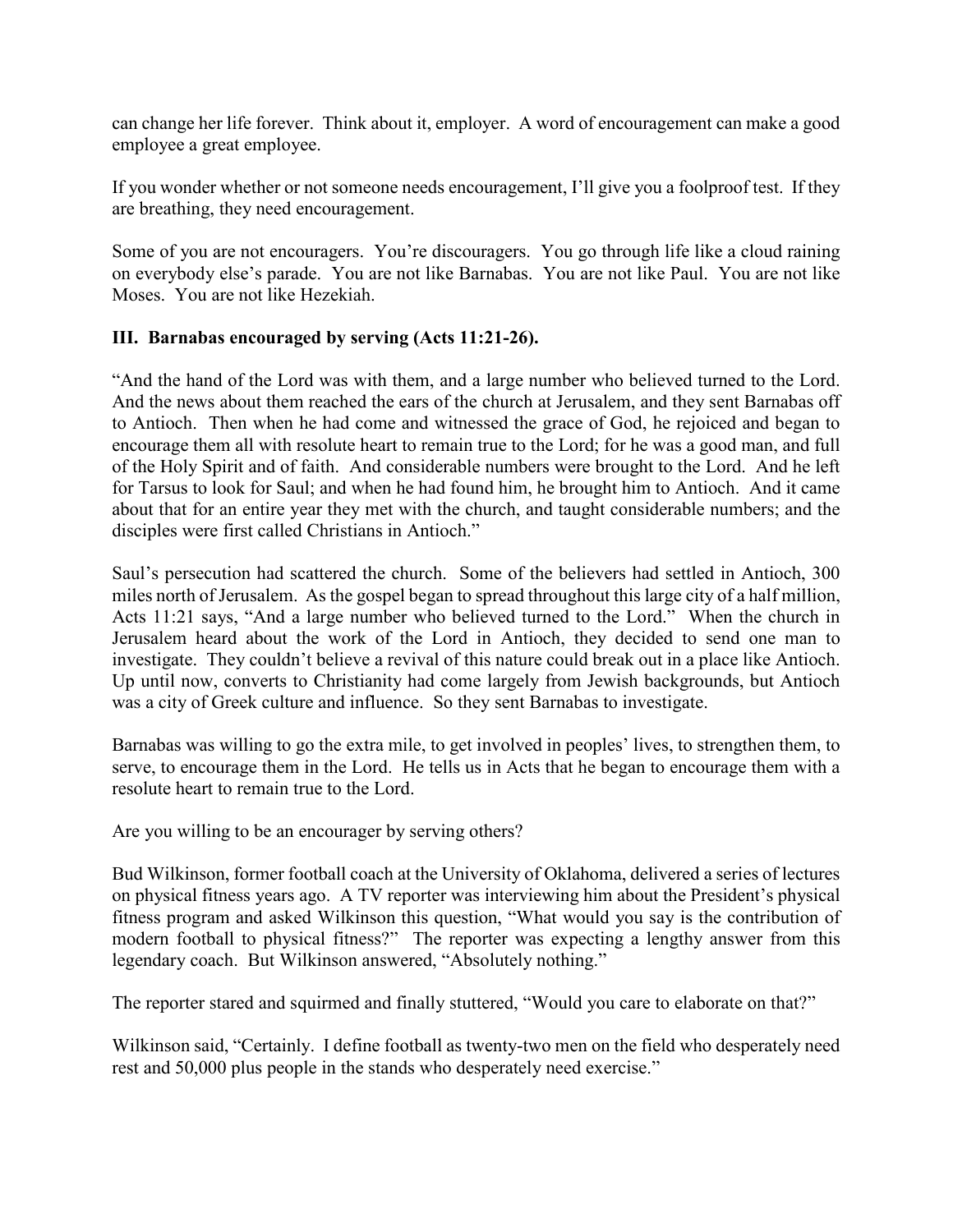Sometimes that's a good depiction of the church today. We've got too few doing too much. More of us need to get involved, risking and investing ourselves to serve others. You have opportunities every day to reach out and to serve. Do you see the open doors? Do you see the open windows?

**Douglas Maurer of Creve Coeur, Missouri, was 15 when he felt bad for several days. His mother took him to the hospital in St. Louis where he was diagnosed as having leukemia. The doctors told him in frank terms about his disease. They said that for the next three years he would have to undergo chemotherapy. They didn't sugarcoat the side effects. They told Douglas he would go bald and that his body would most likely bloat. Upon hearing this, he went into a deep depression.**

**His aunt called a floral shop to send Douglas an arrangement of flowers. She told the clerk that it was for her teenage nephew who had leukemia. When the flowers arrived at the hospital, they were beautiful. Douglas read the card from his aunt without emotion. Then he noticed a second card. It said: "Douglas – I took your order. I work at Brix Florist. I had leukemia when I was seven years old. I'm 22 years old now. Good luck. My heart goes out to you. Sincerely, Laura Bradley."**

**His face lit up. "Oh wow!" he said.**

**Douglas Maurer was in a hospital filled with millions of dollars of the most sophisticated technological equipment. He was being treated by expert doctors and nurses with competent medical training. But it was a sales clerk in a flower shop, a young woman making about \$200 a week, who – by taking the time to care, to invest her life in Doug's life, to do what her heart told her to do – who gave Douglas hope. And Douglas carried on. (www.preaching.com)**

Are you willing to reach out, to serve and invest your life in the lives of others?

# **IV. Barnabas encouraged by forgiving (Acts 15:36-41)**

And after some days Paul said to Barnabas, "Let us return and visit the brethren in every city in which we proclaimed the word of the Lord, and see how they are." And Barnabas was desirous of taking John, called Mark, along with them also. But Paul kept insisting that they should not take him along who had deserted them in Pamphylia and had not gone with them to the work. And there arose such a sharp disagreement that they separated from one another, and Barnabas took Mark with him and sailed away to Cyprus. But Paul chose Silas and departed, being committed by the brethren to the grace of the Lord. And he was traveling through Syria and Cilicia, strengthening the churches.

You remember that Paul and Barnabas and John Mark had been on the first missionary journey. Things went well until they arrived at Pamphylia. For reasons unknown to us, John Mark left the team and went home to Jerusalem. The sacrifices may have been too great. He may have been homesick. But for whatever reason, he didn't like it and he went home.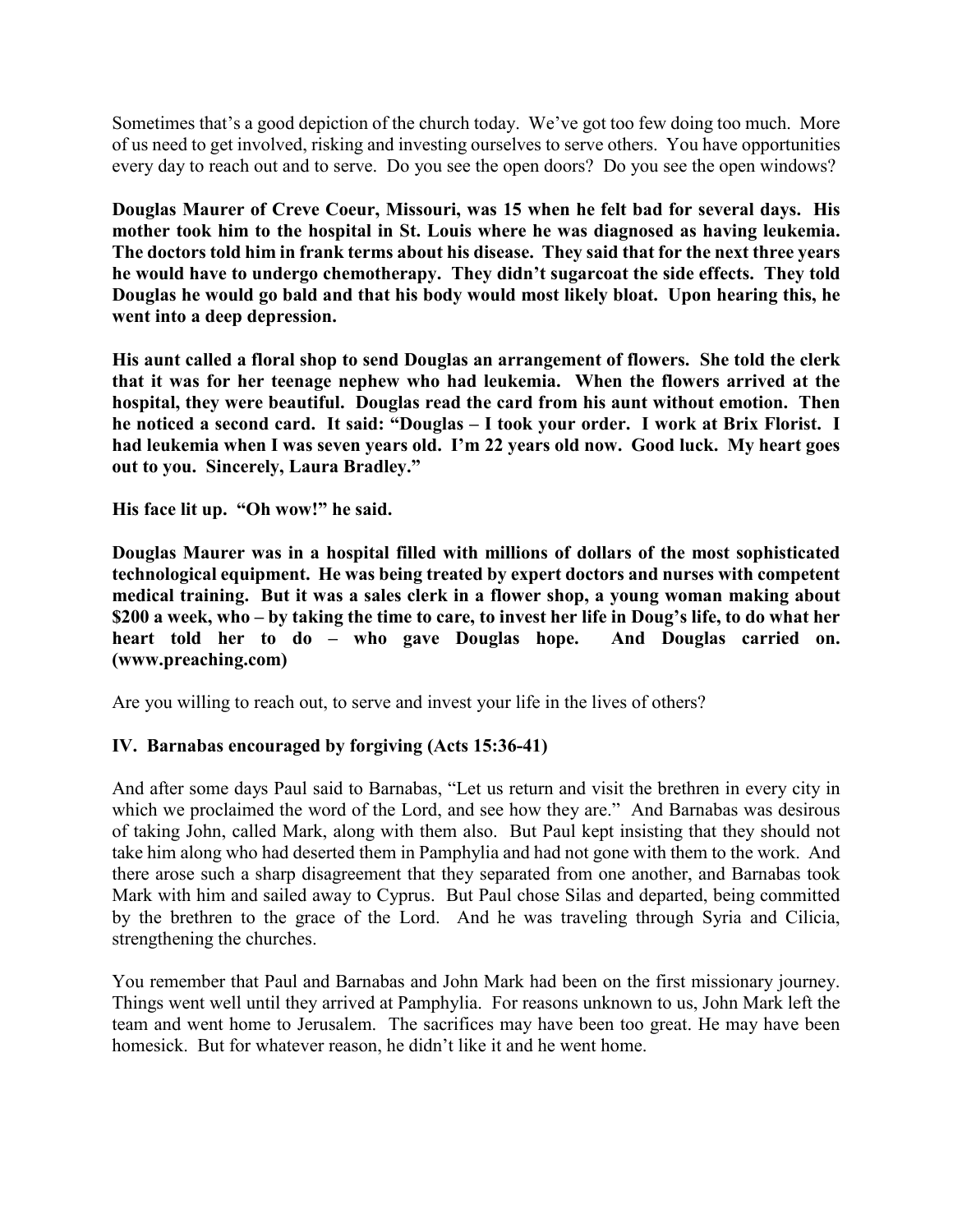As they prepared for their second missionary journey, Barnabas wanted to take John Mark. Paul said, "No way. He was a quitter the first time, and I will not give him a second chance." He can't be trusted in the heart of battle, Paul was saying. In fact, the tension between them was so acute that Paul and Barnabas split ways. Paul took a new missionary partner, and Barnabas went on his own missionary trip accompanied by the man he was willing to forgive, the man he was willing to give a second chance – his cousin, John Mark.

If you're going to be an encouraging Christian, you're going to have to be a forgiver.

Most of our hardships in our relationships is based on the fact that we're trying to find out who's right and who's wrong and who wins and who loses. I don't have to know if I'm right or I'm wrong – most of the time, I just need to forgive and I need to be forgiven.

By the way, Paul learned to forgive John Mark.

In Ephesians 4:32, Paul said, "And be kind to one another, tender-hearted, forgiving each other, just as God in Christ also has forgiven you."

In 2 Timothy 4:11, he tells Timothy – in this, his last letter ever penned – "Go and get John Mark and bring him with you, for he is useful to me for ministry." Paul had worked through his resentment, his bitterness, his hard feelings. And like a true encourager, a true man of God, he forgave John Mark. And he became an encourager to him.

So what are you going to be? An encourager? Or a discourager? Everybody who comes in contact with you – at school, the hospital, the bank, the office, at church, on the playing field – everybody will either be encouraged or discouraged. You're going to leave your mark. The question is will you be a Barnabas, will you be a Son of encouragement?

I started my sermon by telling you about Duane Brooks, about his father who threw the baseball at his chest and belittled his desire to be on a baseball team. Fast forward 30 years. Duane was a man who had his own sons. This son's name is Chase. He's in the fourth grade, just like his daddy had been. And guess what he wants to play? He wants to play baseball. In fact, he was on a baseball team. Duane, remembering how his father had treated him when he wanted to play baseball, tried to be an encourager to his son in his athletic endeavors.

Oddly enough, Duane's father came to visit. Duane asks his father – a father who had probably long forgotten hurling the ball at his son's chest in a moment of anger, in a moment of discouragement – "Do you want to go watch Chase and I pitch?"

"Sure, I'd like that," his father said.

They went out to the park, and Duane pitched to his son. And Duane's father, who had abruptly hurled the baseball at him and left him standing alone on the field, said, "Hey, can I do that? I'd like to pitch the ball to my grandson."